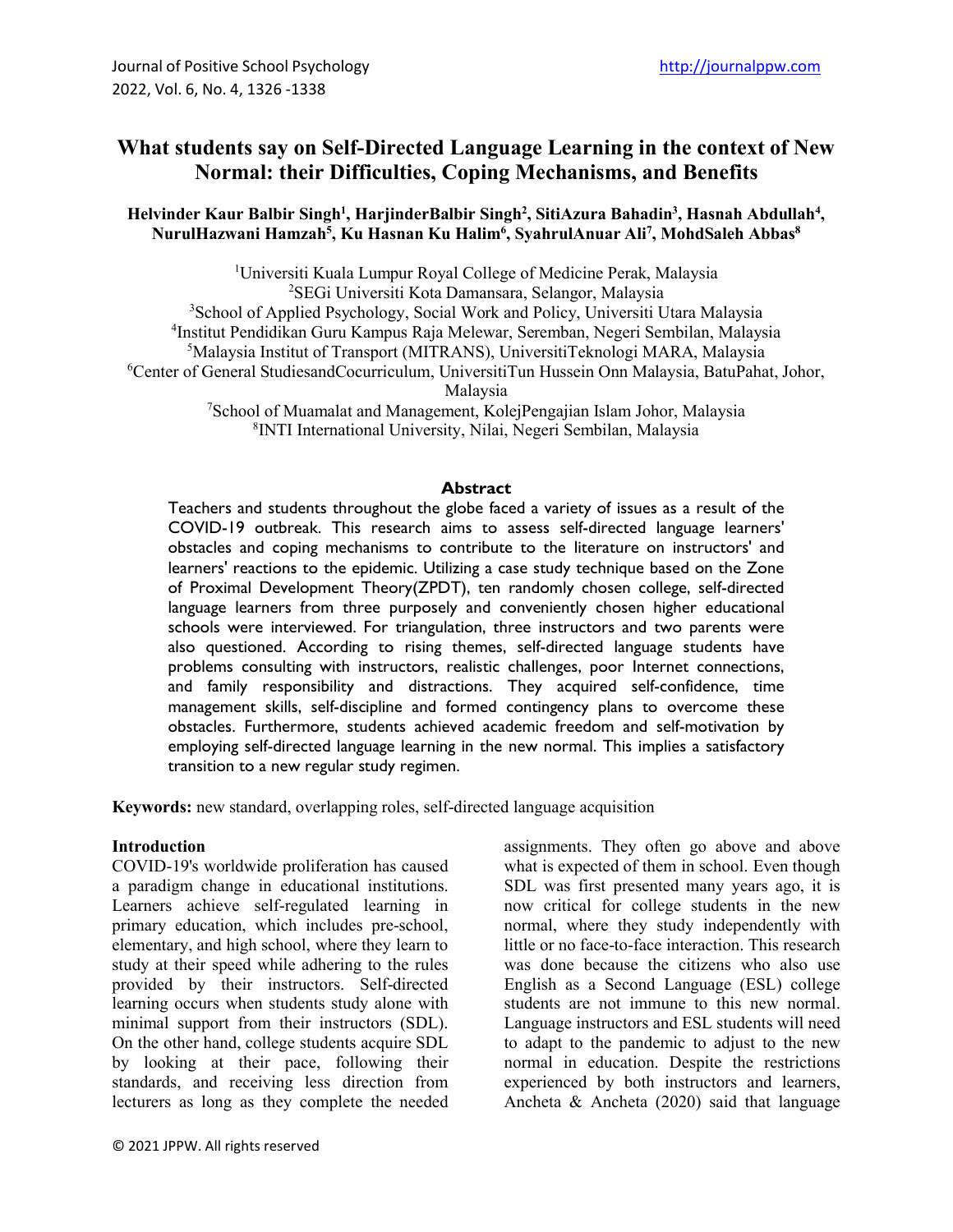acquisition is still necessary for the new normal. Because much of the education takes place online, using new media has become a must. Fostering a student-centered learning environment, such as that demonstrated by Moeller & Abbott (2018), may help promote self-directed learning using online methods.

### **Review of Literature**

## *Self-Directed Language Learning (SDLL)*

Self-directed language learning empowers second language learners so that instructors and students may achieve results both within and outside the classroom (Al Mamun et al., 2022). According to Kim et al. (2021), learners who regulate their language learning using SDL are more likely to succeed. Controlling learning, however, still needs assistance in terms of resources, tactics, and assessment of learning results. This means that instructors have an important role even if students do SDLL. Teachers may have a more crucial social role in the epidemic, as evidenced in SDLL research on technology (Celebi, 2021).

Furthermore,Lee et al. (2017) discovered that technology is a strong predictor of SDLL. This conclusion, however, contradicts the results ofYasmin et al., (2019) research, which found that students' and instructors' technological abilities are unrelated to students' SDLL. As a result, in the new typical environment, when students seldom meet their instructors and courses are taught mainly online, teachers' ability to facilitate students' language acquisition via technology is critical. A student-centered approach to language instruction is also recommended for ESL students to obtain SDL skills. When ESL students take an active role in their language acquisition, they are more likely to find solutions that work for them. Language learning techniques are a variable in language acquisition that leads students to more selfdirected learning, according to experimental research conducted byCheng & Lee (2018) between two adult English as a Foreign Language learners(EFL). Furthermore, EFL learners find it easier to apply new knowledge in various situations (Zhu, 2021).

#### *Phases of Self-Directed Language Learning*

According to Dangprasert's (2021) literature analysis, adept students in SDL demonstrate

maturity and responsible learning. Furthermore, they strive to be self-sufficient and take more incredible initiative in their studies. Students must go through the SDLL stages to achieve this, especially in language learning. The following SDLL stages are developed from SDL phases, as mentioned in Li et al. (2021).

#### *Determining the Purposes of Language Learning*

The importance of learning tasks in an educational context cannot be overstated. According toTastemir et al. (2019), learning tasks are the interface between learners and their knowledge; they activate and govern the learning process to guarantee effective learning. Furthermore, learning exercises encourage students to participate actively in their studies. The most challenging aspect of education is identifying learning activities. Learning activities vary in purpose, place, subject matter, scope, form, and difficulty, so they may be completed both within and outside the classroom (Vlaeva & Dörnyei, 2021). Furthermore, learning exercises provide enough time for students to work alone or in groups ( $\ddot{\text{O}}$ lmez & Kirkgöz, 2021).

#### *Setting Language Learning Goals*

Setting objectives encourages students to take charge of their education. This was shown by Froiland's (2021) integrative review, which found that instructors were beneficial agents in students' goal-setting, which may lead to learning independence. Because the fast change in educational institutions is unavoidable, and technology is a significant component, Li et al., 2021,) claimed that self-directed and selfmotivated students are in high demand. According to experimental research conducted among 40 Iranian grade nine students, teachers must demonstrate how to make objectives to encourage autonomous learning.

Furthermore, goal-setting is linked to specific student behaviors. Students created their objectives and encouraged themselves to reach them, leading to the goals being met (Bai & Wang, 2020). Furthermore, Papi& Hiver (2020) said that SDL is a learning process that includes goal-directed and self-controlled learning behavior. At the same time, Overton et al. (2021) stated that students' loss of learning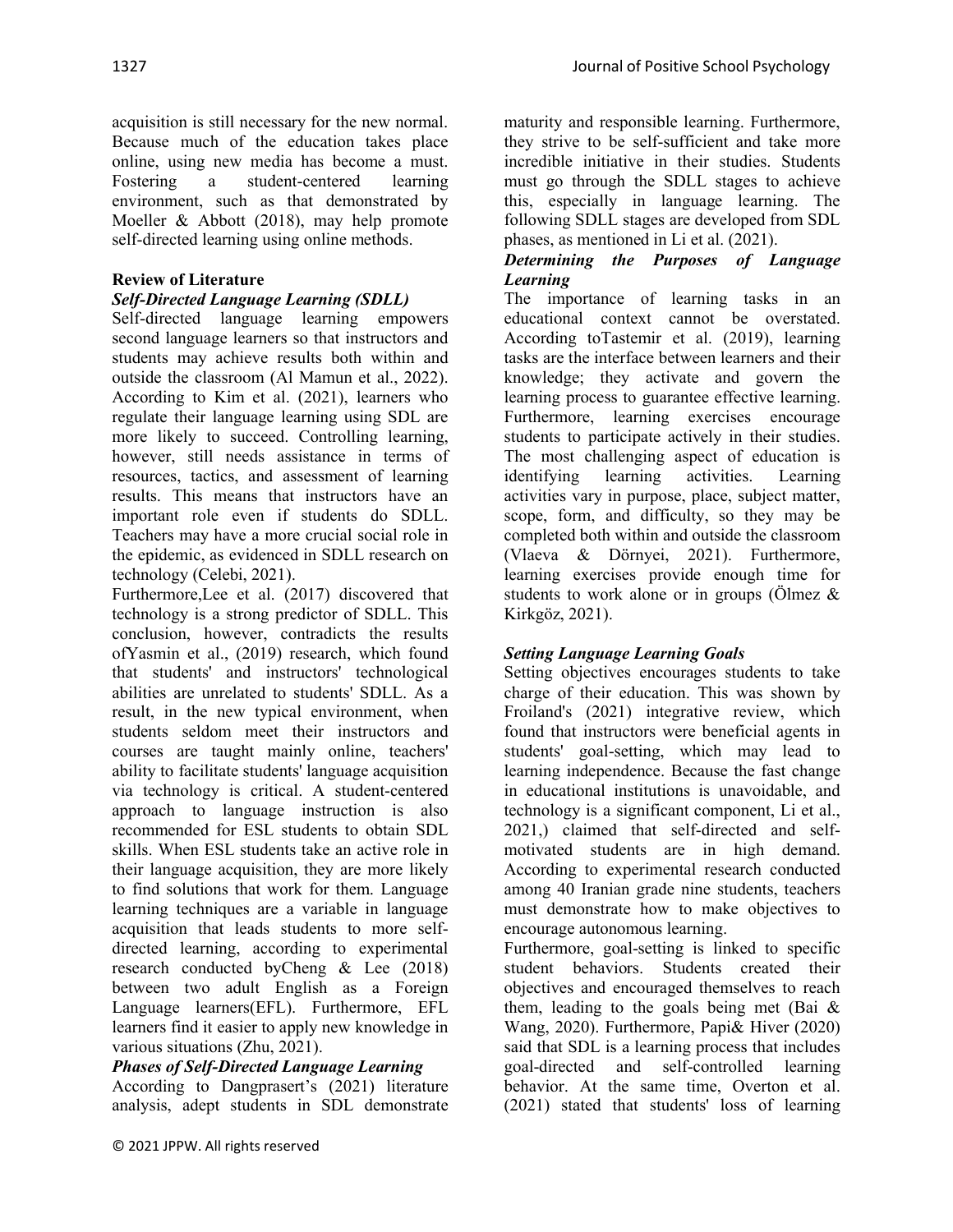motivation might be linked to a lack of understanding of defining or attaining their objectives. It may be deduced that instructors or more competent individuals should assist students in learning how to develop goals.

## *Using Language Learning Techniques*

Sulistiyono et al. (2021) define learning techniques as "actions performed by learners to increase their learning." All learning processes need a strategy (Yanuri et al., (2021); hence, learning strategies are critical in SDL and SDLL. Students may be taught language acquisition techniques, just as they can be taught goal planning (Luo, 2020). Language learning techniques are described by Alhebaishi (2019), as stated in Biletska et al. (2021), as "behaviors utilized by language learners to facilitate the acquisition, storage, retention, recall, and application of new knowledge."

*Taking a Look at the Results of Language Learning*

To assess ESL students' learning outcomes, teachers must keep track of their performance in class and provide them with ways to improve their language skills. Regular monitoring of academic performance is critical in the new normal of online learning to enhance the status of low-performing students and sustain the level of high-performing students. WhenManegre & Sabiri (2020) examined community college students' reflective notebooks, they observed that only high-achieving students keep track of their academic progress.

### *Studying in the New Normal: Psychological Challenges*

Students' battles with anxiety, sadness, and other psychological difficulties are the challenges given by the new normal in education. During the new normal, students reported increased levels of depression, according to a web-based cross-sectional poll of 300 university students. 20% of those polled experienced relatively severe depression, and 23.1 percent felt severe anxiety. Academic and professional ambiguity and financial instability were some of the causes of these psychological problems (Islam et al., 2020). This means that ESL students may have mental health issues in addition to academic difficulties. A survey of 191 randomly selected teacher education students at a public institution confirmed the findings of Bozkurt & Sharma's

(2020) research. According to Cahapay (2020), more than 25% of teacher education students considered learning in the new normal to be challenging. According to the findings, there was also a positive and substantial association between respondents' motivation and stress levels. This suggests that the tension and anxiety during the epidemic pushed them to work harder in class.

SDL has been shown to positively impact distance learning in international and national research. Even though numerous research on SDL-related language acquisition has been undertaken internationally, such work is limited at the national level, particularly among ESL students who were future English language instructors during the new normal. As a result, this research aimed to serve as a springboard for future studies on the same problem in higher education.

### **Objectives of the Study**

The goals of this research were to:

1. Determine the obstacles that collegiate selfdirected language learners face in the new normal.

2. Identify the coping mechanisms utilized to deal with the difficulties.

3. Determine the advantages they obtained from using SDLL in the new normal.

#### **Theoretical Framework**

The Zone of Proximal Development (ZPD) Chang (2021) served as the foundation for this research. It refers to the gap between what students can do on their own and what they can accomplish with the assist of someone more competent (Jie et al., 2020) until they achieve learning autonomy. According to Guseva&Solomonovich (2017), ZPD is one of the theories typically associated with second language acquisition, among many others. "The difference between the actual developmental level as assessed by autonomous issue solving and the degree of prospective development as indicated by problem-solving under adult supervision or in partnership with more competent peers," according to ZPD Chang (2021). Furthermore, the idea highlights that a student's language development differs when aided by a more competent adult, leading to favorable SDL consequences. ZPD and other socio-cultural theories influence students'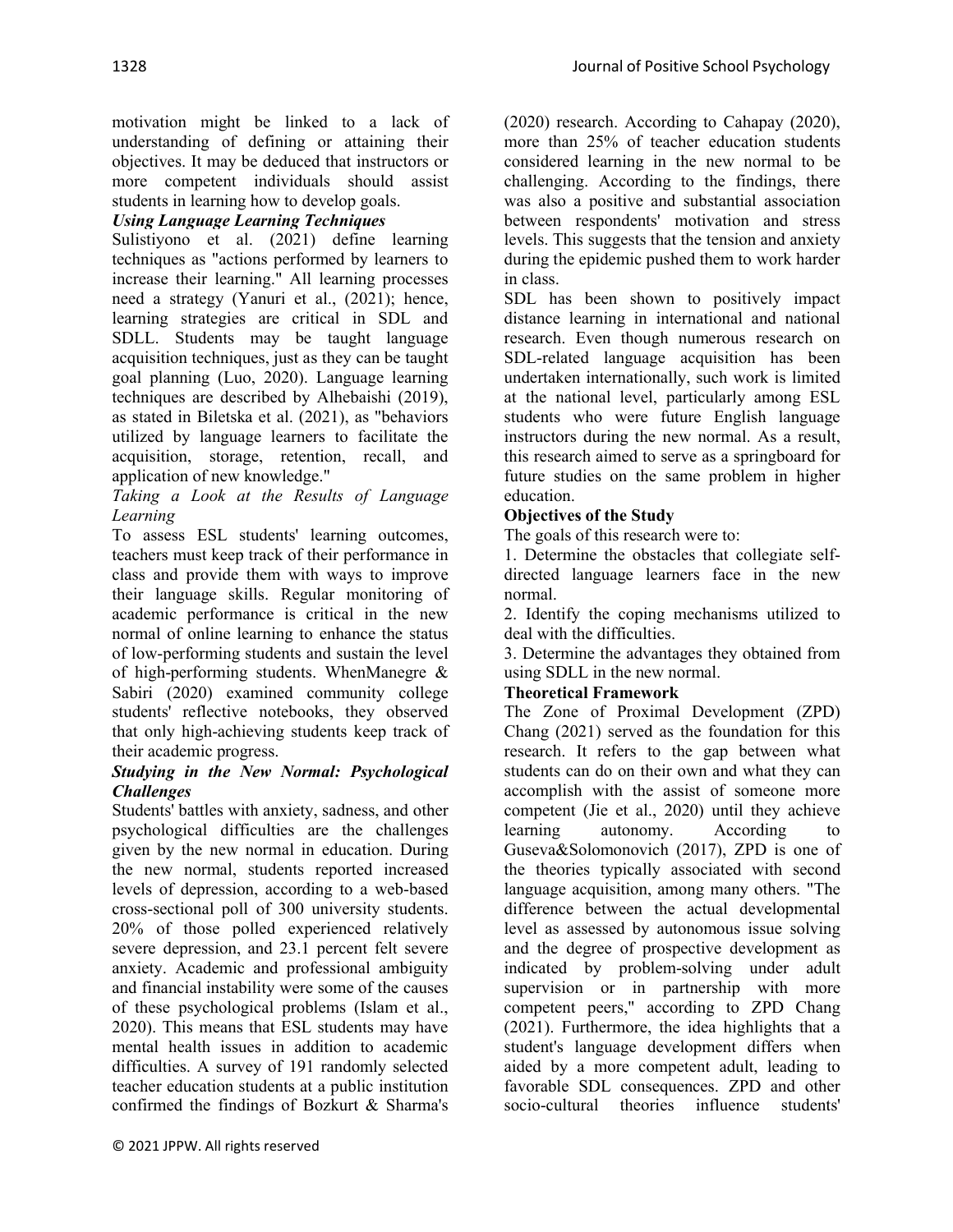cognitive development in language acquisition.ZPD was chosen for this research because it focuses on what ESL students may do on their own to improve their language skills without the help of others. The next stage is when they are exposed to more complicated language learning principles, which need the support of a more competent peer, adult, or instructor. The final stage of language learning, where ESL students are expected to employ the taught language notion across disciplines, in communication, and in learning autonomy, which is also the objective of SDL, is the result of what they can accomplish alone and with the support of others.

# **Methodology**

# *Research Design*

A case study methodology was used in this qualitative investigation. ESL students from different public and private Higher Educational Institutions (HEIs) were studied for their problems, coping techniques, and advantages. Although respondents' replies were subjective, the themes were objectively recognized based on their opinions, emotions, and experiences. Their language acquisition in the new normal was also investigated using a case study methodology. Suryana et al. (2021) claimed that "qualitative case studies are popular across the area of education" (p. 26) and that a case study differs in the boundedness of the case being researched, as well as the finiteness of the data collection. The current study was limited to 3rd and 4th year Bachelor of Secondary Education (BSE) English students whose first language was not English. Furthermore, data were collected on the problems, coping mechanisms, and rewards that the participants encountered or obtained using SDLL.

# *Participants of the Study*

The study's participants were third- and fourthyear ESL students from various public and private universities. The public and private HEIs from Luzon, Visayas, and Mindanao were chosen using purposeful and convenience sampling strategies. The following were the inclusion criteria for the purposive sampling: (a) state universities and private sectarian universities and colleges; (b) with Bachelor of Secondary Education English programs; (c) with third- or fourth-year BSE English majors who were ready to partake in the study; and (d) whose BSE English learners were willing to have a one-on-one video-recorded interview. Convenience sampling was also employed since the researchers obtained a list of HEIs from an official government website after determining the criteria. Letters of intent were sent to HEIs with email addresses on their official websites and suggested by the researchers' friends and colleagues. Three of the 12 HEIs authorized the data collection: one each from Luzon (ABC College-private), Visayas (DEF Universitypublic), and Mindanao (DEF University-public) (GHI College-public).

The researchers obtained a list of learners from the HEIs' College of Education or Registrar after receiving consent from the HEIs. To remove bias, the researchers used a basic random sampling procedure in which they drew lots to choose actual participants from the list. Two language learners (Learners 1 and 5) came from ABC College in Luzon, three from DEF University in the Visayas (Learners 2, 3, and 4), and three from GHI College in Mindanao (Learners 6, 7, and 8). Except for Learners 7 and 8, who were in their fourth year as BSE English students, they were all in their third year. Three parents and three language instructors of the willingly participating individuals were also interviewed for triangulation. Females made up Learners 1, 4, 5, 7, and 8, while males made up Learners 2, 3, and 6. Teachers 1 and 3 were both females, but Teacher 2 was a man. The included parents were Learner 1's father and Learner 4's mother.

Learner 1 had a family problem that she kept private while Learner 2 lived with his extended family. Learner 3 worked part-time to support his personal needs, while Learner 4 was not living with her parents due to their jobs. Learner 5 lived with her mother and stepfather, Learner 6 worked as a mechanic to support himself and his siblings, Learner 7 was a single mother caring for her 2-year-old daughter, and Learner 8 lived in an area with extreme Intergenerational Discrimination.

## **Data Collection Tools**

Data was gathered using a self-made, semistructured interview guide. The interview guide was evaluated by four English language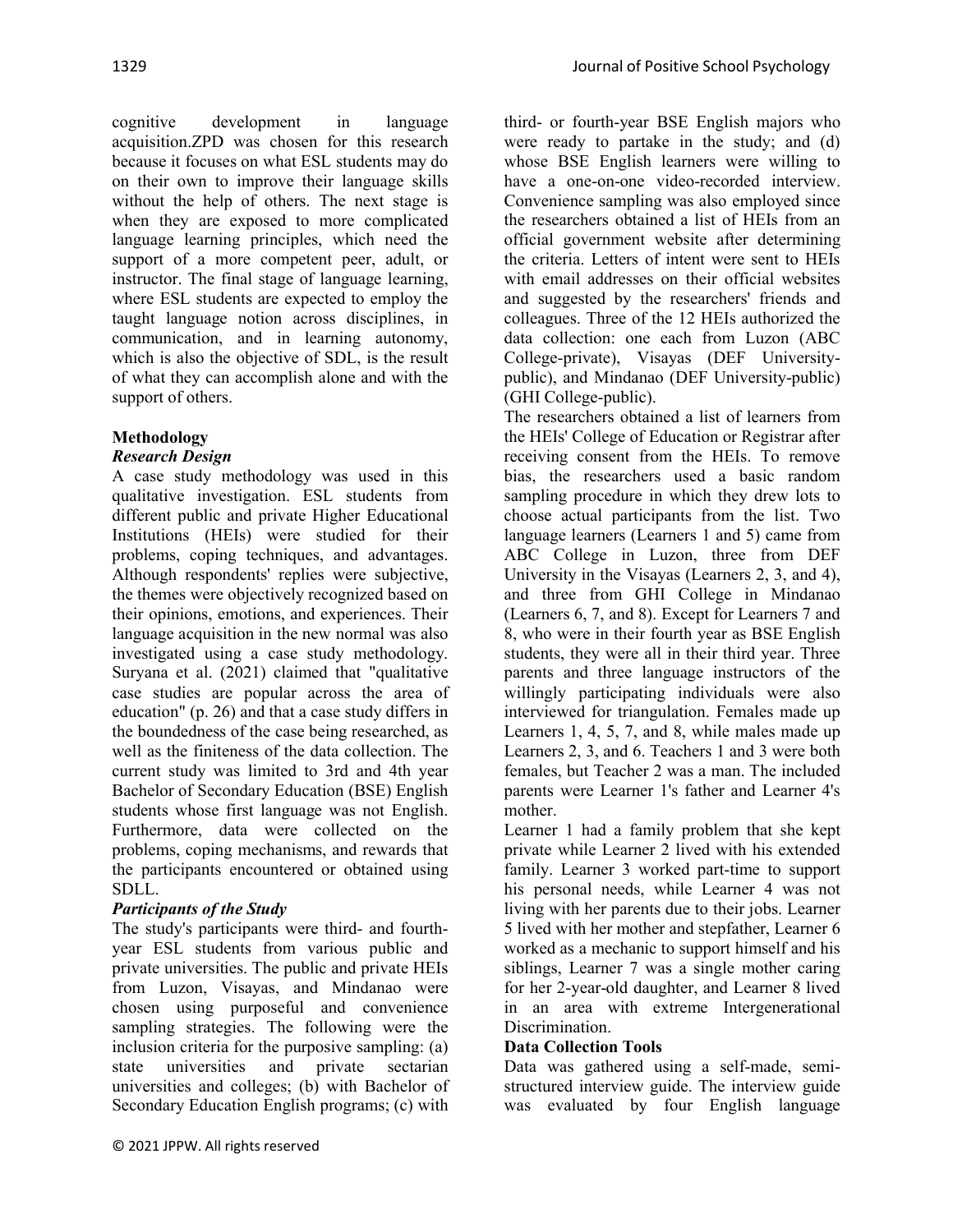specialists, three research professionals, and one major English learner to ensure appropriateness and validity. The first section was quite controlled, with brief and correct replies to get the participants' demographic profiles. The questions were year level, institution (public or private), number of years of English language exposure, and anticipated GPA. The second section consisted of a semi-structured interview guide based on the study's goals. It asked probing questions that challenged participants to tell tales rather than provide brief replies. Two sets of self-constructed, semi-structured interview instructions were created for parents and instructors. The advisor and one-panel member each verified the instruments. Five tough questions were included in both interview guides. During the interviews, follow-up questions were asked. Three Zoom interviews (2 learners and one parent) and nine Google Meet interviews (6 learners, one parent, and two teachers) were performed. One instructor was unable to be interviewed due to a busy schedule at school but provided written answers to the study questions. The interviews were one-onone video recordings that lasted between 39 and 1 hour and 17 minutes. Parents were encouraged to speak Tagalog, while students and teachers responded in English as much as possible.

## *Data Analysis*

Because the interviews were one-on-one, the transcripts were done separately. Phrases in Tagalog and Visayan have been translated into English. The key participants (ESL students) were interviewed initially. Following the transcription of these interviews, the researcher's advisor and one-panel member assessed guiding questions for triangulation. Initial codes were generated after transcribing all of the interviews, and these were filtered down to the final themes. Miles and Yang's (2021) paradigm for theme analysis were used in this study. According to Castleberry & Nolen (2018), thematic analysis, or coding data to produce themes, is a systematic procedure that assures that the themes formed match the case examined in the research. This implies that the coding must be done meticulously. Articles were reviewed by the researcher's advisor and methodologist, member-checked by the participants (8 students and three teachers), and adjusted based on their

feedback in this study. These efforts were taken to ensure that the topics, in this case, were reliable and relevant.

# *Ethical Considerations*

The study protocol code 2021-ERB-AUP-008 was assigned to the researchers after receiving approval from their Institutional Review Board. The participants were also given consent papers to sign, then retrieved before the interviews began.

# **Results**

The findings indicated that college self-directed language learners struggle to consult with instructors, have logistical challenges and inadequate Internet connections, and are distracted by family responsibilities. They developedself-discipline, time-management skills,established contingency plans and built self-relianceto cope with these issues. Furthermore, they believed that studying in the new normal helped them achieve academic independence and self-motivation. Genderappropriate pronouns were used in this section since the major and secondary individuals' genders were revealed.

### *College Self-Directed Language Learners Face Challenges in the New Normal*

The three most visible obstacles they were encountering in the new normal, according to the participants, were difficulty consulting with professors, logistical concerns and inadequate Internet connections, and family responsibilities and diversions.

## *Consultation with Teachers is Difficult*

Teachers are an essential element of students' ability to guide their learning. As mentioned by the ZPD theory, when learning gets challenging for learners and they believe they cannot accomplish it independently, the teacher's supervision is required (Silver & Zinsser, 2020). Instructors' engagement in learning became reduced due to the lack of face-to-face connection between instructors and learners. Participants in the new normal said they interacted with their instructors primarily via Messenger chat groups and emails (Learners 1, 5, 6, 7, and 8). Learners 2, 3, and 4 communicated via an intermediary, who was their section's student representative. The student representative was informed of the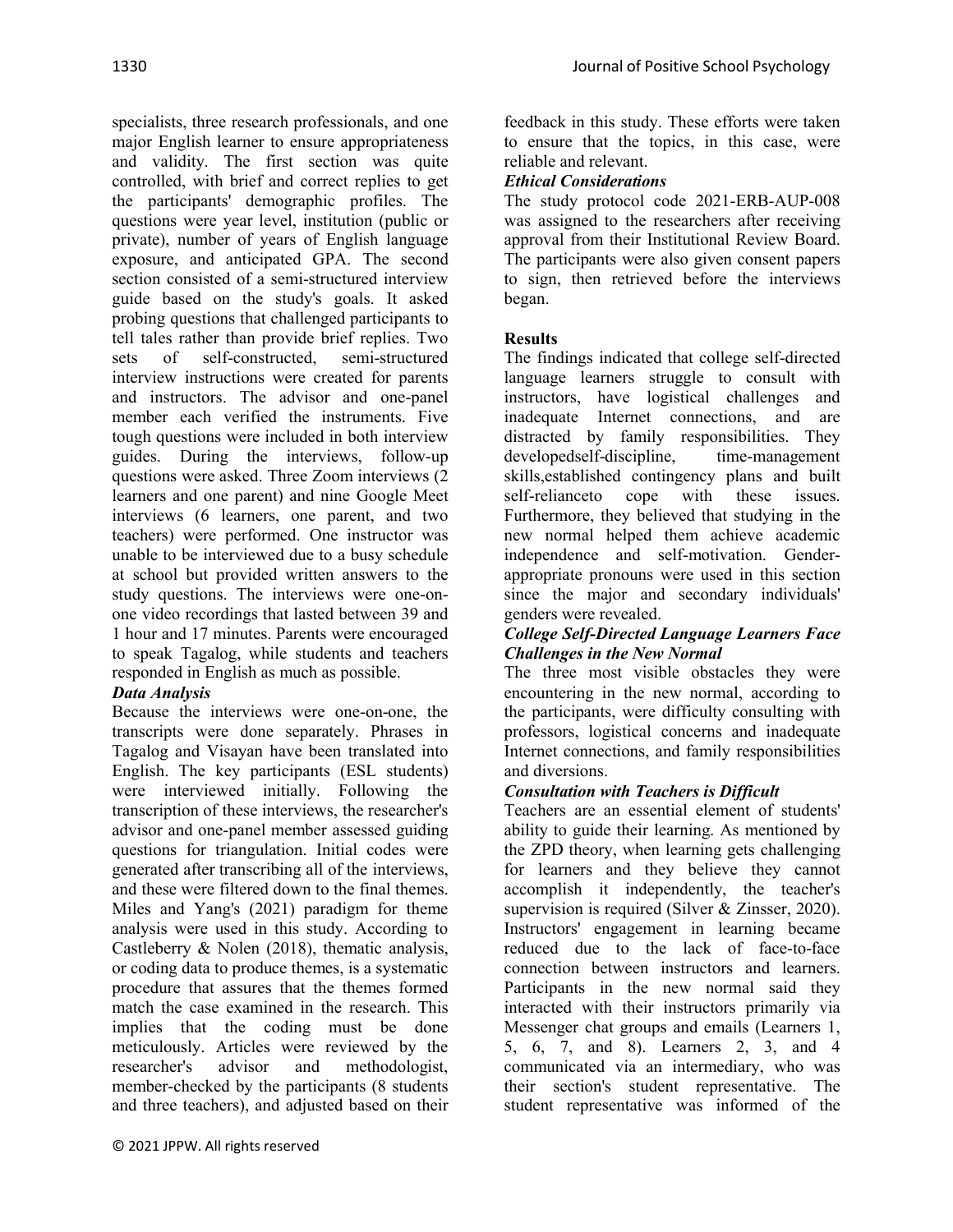student's concerns, and the student representative was the one who transmitted the information to their teachers. According to Teacher 2, this was done to avoid "bombarding" email addresses or chat groups with issues from various kids, mainly if several of them had the same worries.

During the epidemic, participants found it challenging to discuss with their professors since they were used to just seeing them during consultation hours or approaching them straight after class. On the other hand, the new normal established a barrier between students and instructors. Learners 3 and 6 indicated that language instructors were not always available, making it difficult to get help when they had fundamental problems that only their language teachers could solve. Learners 1 and 7, on the other hand, reported that since consulting with their language instructors was challenging, they chose not to ask too many questions and instead sought to comprehend things on their own. According to Learner 6:

"Sometimes, hindikasinaminma contact yung teachers naminkasi busy sila," says Learner 6. Sometimes, Ma'am, since hindikotalaga maintin dihanyung lecture, self-directed language learning is necessary... It's difficult at times because hindi lahatngnasesearchmo is magbibigaysayong information, so kelanganmotalagang instructor mo's support. However, if there is no one available, Ma'am, kelanganmosyangmatutunanngikawlangtalaga"

[We are unable to call our professors due to their hectic schedules. Sometimes, Ma'am, since I don't grasp the lesson, so self-directed language learning... it isn't easy because not everything you seek will provide you with information, so you really need your teacher's direction. But if there aren't any, Ma'am, you'll have to figure it out on your own].

Teacher 3 demonstrated that this was one of language learners' difficulties in the new normal. She encouraged students to express their worries in their Messenger chat group since other students may have had similar queries and a single answer for everyone. It was also feasible for other students to respond to their peers' questions and offer ideas through the chat group. Teacher 3, on the other hand, agreed that raising questions or expressing concerns via chat groups

was rare. "They are worried that if they clear about the ideas, they would be regarded as slow learners," she suggests as a potential explanation. Despite this obstacle, the students discovered that their inability to consult with their professors helped them become more selfreliant and autonomous in their language study. All participants knew that their language acquisition was in the new normal. They had to figure out how to learn the lessons independently (Students 1 and 7) or search for information online when they encountered a problem (Students 3, 4, and 6).

### *Logistical Issues and Poor Internet Connections*

Logistical concerns and bad Internet connectivity were also noticeable challenges for college self-directed language learners. Because the new normal necessitates digitization, a reliable Internet connection, consistent electrical supply, and favorable weather were all requirements. The learners' closeness to their houses seemed to likely cause Internet issues. Only three of the ten participants lived in a city. Others were in the suburbs, while others were in rural regions where a little rain had disrupted power and Internet service.

Because of a bad Internet connection, Learner 5 had to postpone her interview for this research twice, while Learner 8 had to reschedule hers three times. Learner 8 said that the most challenging aspect of the new normal is "the poor Internet connection," mainly because she was practicing teaching. It was particularly tough when she could not communicate with her students during a planned lesson. Learners 1 and 5 also stated that they had been abruptly disconnected from synchronous courses due to a bad Internet connection. "The Internet connection I have today is not consistent," Learner 2 lamented, "like it will be gone, completely, for hours... and when the Internet is gone, I don't have any way to attend courses" [sic].

Teachers 1, 2, and 3 agreed that the Internet connection is the worst setback of the new normal in theeducational system. Brownouts occurred at least once a week in Teacher 3's region of Mindanao, she said. There was no WiFi connectivity if there was no power. Intermittent signals were also produced by a bit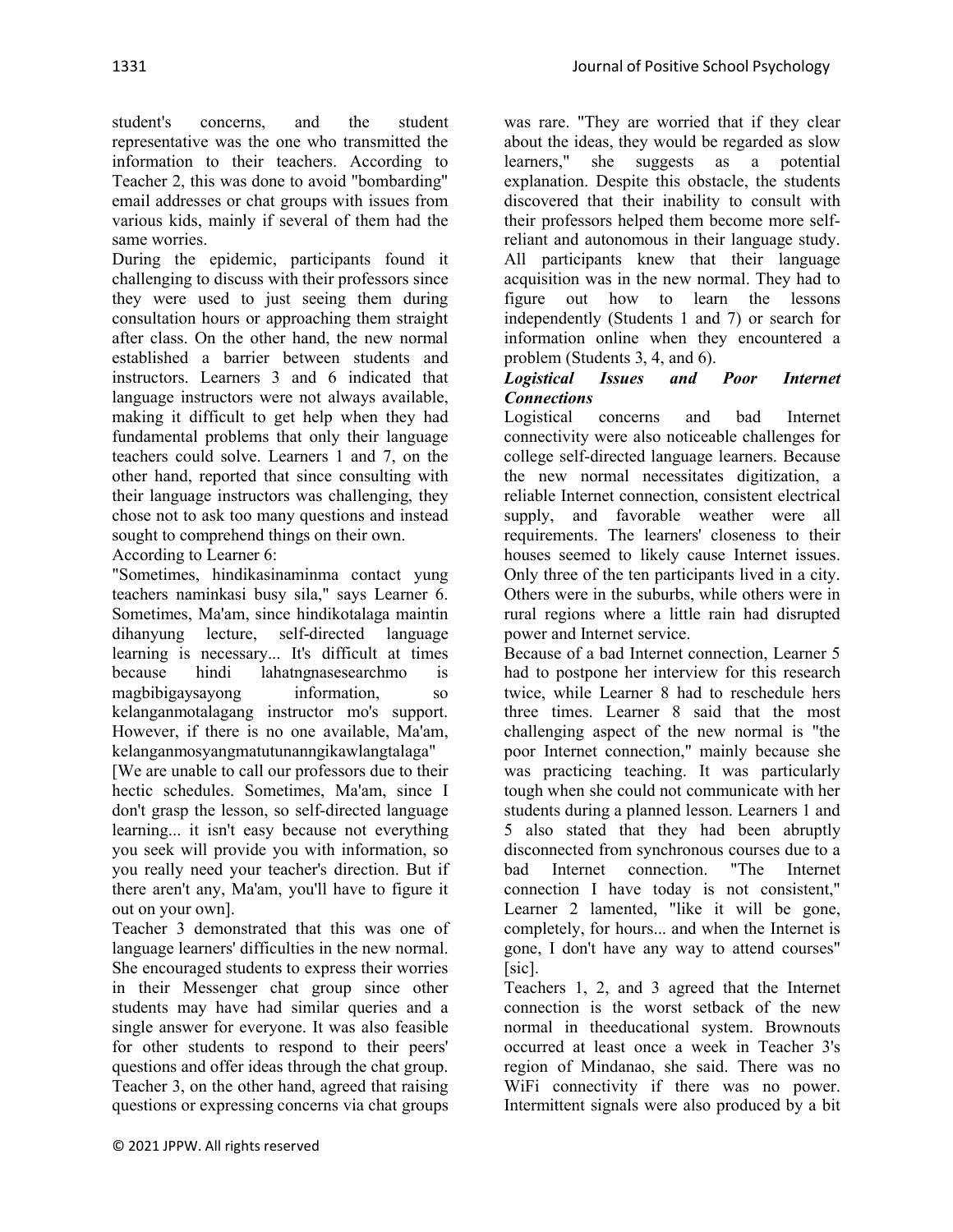of change in the weather. This was a struggle for both the students and the instructors during the new normal. As a result, there was less need to utilize the Internet. Student 4's mother confirmed that her daughter needed to travel to the beach to get a more solid Internet connection on occasion, particularly during synchronous lessons in the new normal. "Kahit gabi nandun sya sa tabing dagat makakuha lang ng signal kasi ayaw nyang mahuli sya," said the mother of Student 4.

# *Family Commitments and Distractions*

Aside from consultation concerns, logistical challenges, and Internet issues, language learners' family responsibilities and diversions at home were common topics. They said it was challenging to create limits in their roles as children, siblings, friends, and learners since they remained at home.

Learner 3, who lived with an extended family (immediate relatives and cousins), said that he had to fit his compulsory work in between domestic responsibilities such as cooking, washing, and teaching the younger cousins their modules, among other things. Learner 6, on the other hand, used his breaks at work as a mechanic to prepare for class or do asynchronous tasks. With three other siblings, Learner 6 is the breadwinner. He works as a mechanic while studying to aid his family with household bills and education. Meanwhile, Learner 7 said that as a single mother, she needs to sacrifice her early mornings to prepare for her practice teaching or to do other academics since her daughter is still sleeping and would not be disturbed. Learner 4, whose parents work on another island, is the sister, mother, and father of her 8-year-old brother. She helps her brother and another cousin with their assignments and performs all the housework.

Teacher 2 pointed out in the triangulation that language learners in the new normal encountered many distractions at home, making it difficult to concentrate on their schoolwork. Distractions may include anything from the availability of entertainment such as television or Netflix to the various roles that language learners were performing at home. They may be required to look after their younger siblings (Learners 1, 3, and 4), clean the house while

their parents are away (Learners 2, 5, 7, and 8), or work to support themselves (Learner 6).

### *College Self-Directed Language Learners' Coping Strategies*

On the other hand, the participants stressed that earlier difficulties might be overcome. They learned to manage their time and self-discipline, foster self-reliance, and make contingency plans to deal with the new regular's obstacles.

### *Developed Time-Management Skills and Selfdiscipline*

According to all ten ESL college students, the top coping skills acquired during the new normal were time management and self-discipline. Time management skills and self-discipline were the most often gained abilities throughout the new normal. It was difficult for them to balance multiple academics and activities when at home, which was in some ways inconvenient for learning (Learner 2) since they tended to put off what needed to be done for their studies while they were at home. During the new normal, all participants remarked that they were better at managing their time. "Recently, I've been more responsible in my learning skills and duties as a student, as well as more disciplined in time management," said Learner 7. She completed her schoolwork, taught for her practice teaching, handled domestic chores, and cared for her three-year-old daughter.

Meanwhile, Learner 6 controlled his time by prioritizing his tasks and avoiding wasting time. He finished his schoolwork while he wasn't working at the repair shop. Learner 4, who had been living without her parents for three years, made sure she took care of her schoolwork, choir practice, and the responsibilities of being the older sister to her younger brother, who was also in primary school. There were several distractions at home, according to Learner 3, including domestic tasks, high-volume television, a loud neighborhood, evil siblings, a crowded house, and so on. Despite their difficulties when studying at home, they could achieve their objectives, complete their duties, and submit their work on or before the deadline. Teachers 1, 2, and 3 agreed that college selfdirected language learners gained time management skills throughout the new normal. Learners 2 and 3 also noted that ESL students, like themselves, performed various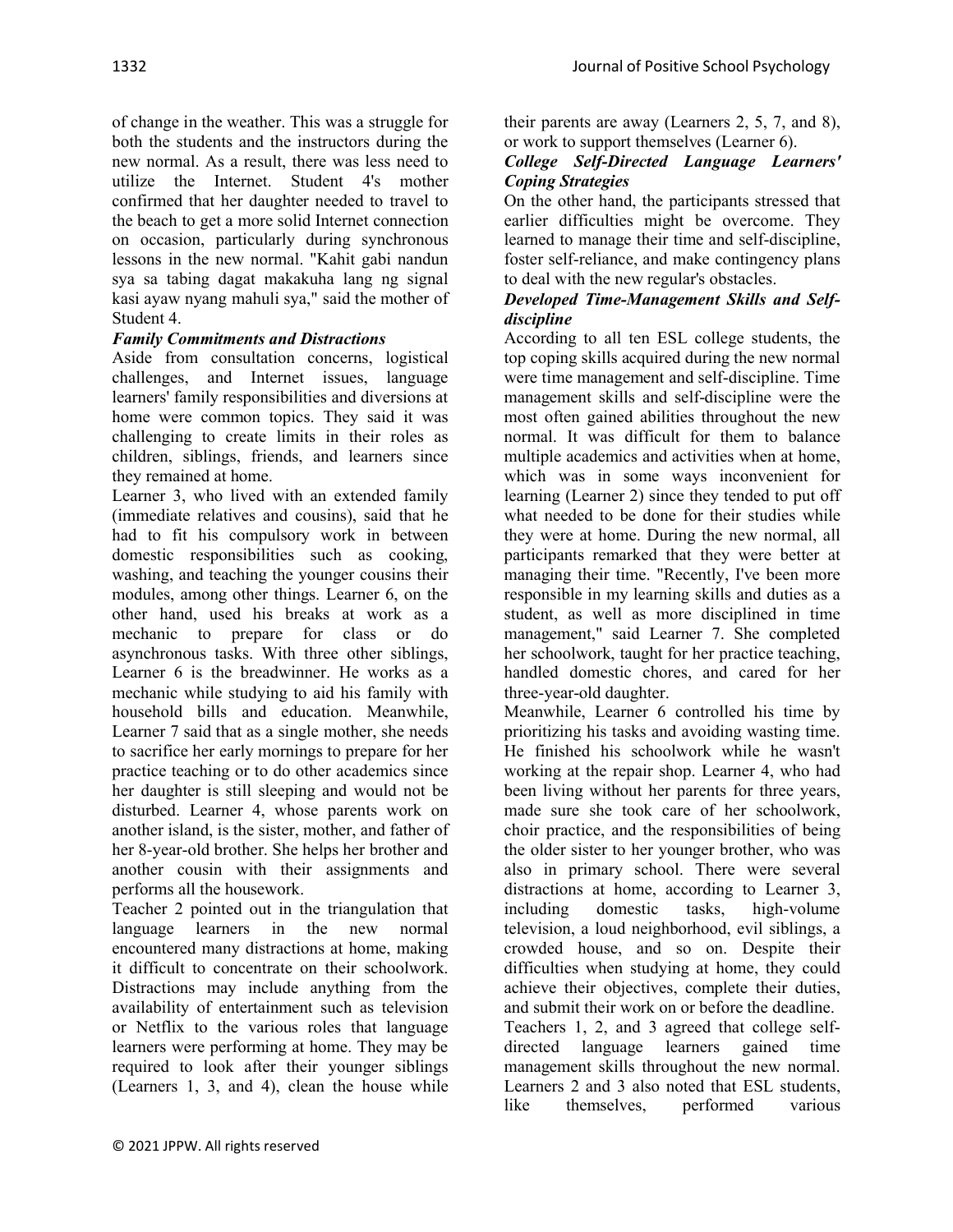responsibilities at home and should be accountable for fulfilling those tasks without jeopardizing their academics. Because Learner 1 had no instructor to oversee her, she would constantly postpone her work if she was not disciplined in managing her time. As a result, Learner 8 reminded the ESL college students that "time management is required in every module so that we [they] may deliver the final product ahead of schedule." Furthermore, Teacher 2 emphasized that instructors should educate students on how to "be disciplined with their time and examine what works best for them as a student" while still allowing them to work independently.

Learner 4's mother noted that being away from her for three years had a negative impact on her daughter's education in terms of time management. She stated the following:

Senior high school sya, lahatngmga personal nagamitnya, yungisusuotnya, akoangnaggawa nun. Sakanya is talagangpag-aaral. Ngayonnahihirapansyagawangwalaakongayon.

"Ma, ibatalagapagnandyan ka kasi..." kaya sinasabinya. Lahatkumbagangayon eh, yungisusuotnyaiisipin pa nya eh lalokasamasyasa chorale. Yung time nanauubosna[I do all of her personal stuff, such as what she'll dress, before she starts senior high.] She needs to concentrate only on her schoolwork. Now that I am not present, she is having difficulty deciding what to dress, particularly because she is a member of the chorale. She has run out of time].

# *Cultivated Self-Reliance*

To overcome the challenge of consulting with instructors, self-directed language learners in college developed self-reliance. They learned to deal with the majority of their problems on their own. SDLL in the new normal meant total selfreliance for language acquisition for all participants. In the new normal, ESL college students' language learning demonstrated no face-to-face connection with instructors and classmates and decreased engagement of professors and classmates. As a result, they saw SDLL as taking the initiative to learn independently (Learner 8) with or without the assistance of others (Learners 2, 4, and 6).

Learner 1 stressed that she seldom questioned her instructor about the teachings during the new

normal; instead, she attempted to find solutions independently, depending on her ability. Because she was "afraid to ask" inquiries, Learner 7 did the same. Learner 3, on the other hand, believed that asking his professors all the time was not a brilliant idea since they were busy preparing for different courses and upgrading to acquire their master's or doctor's degree. These worries prompted students to depend on themselves and explore alternative ways to grasp their lectures better; as a result, they learned how to utilize the Internet effectively via research. Because "napakaliit lang ng contact ng instructor [there is very little engagement with the teacher] thus you are...asked or may be compelled to learn by yourself," the participants' self-reliance grew under the new normal (Learner 3). As a result, ESL college students discovered methods to "tailor their study to their requirements" (Learner 5) so that they may "gradually control their learning; adapt it to individual abilities such as studying and understanding courses on their own" [sic] (Learner7).

Because of his job, Learner 1's father stated that he could not oversee his daughter's academics; nonetheless, he was confident that Learner 1 was highly dedicated to her studies and worked hard to achieve success. Learner 1 lives in the Visayas with her younger brother while her parents work on Luzon. According to her mother, learner 1 grew more responsible for herself, her brother, and their schoolwork. Professors 2 and 3 emphasized that ESL college students who used SDLL acquired self-reliance and did not need constant supervision from their teachers. Teacher 2 commented, "Since selfdirected language learning langsya, Hindi masyadong required ang presence ng instructor [since it is simply self-directed language learning, the presence of the teacher is not as important]."

Teacher 1 further emphasized that language instructors' responsibility is to provide "appropriate direction and reminders" to keep students on track as they "search new tactics that will fit their learning requirements when they deploy SDLL, particularly in the new normal." This was because their professors or classmates were not always present to assist them, and this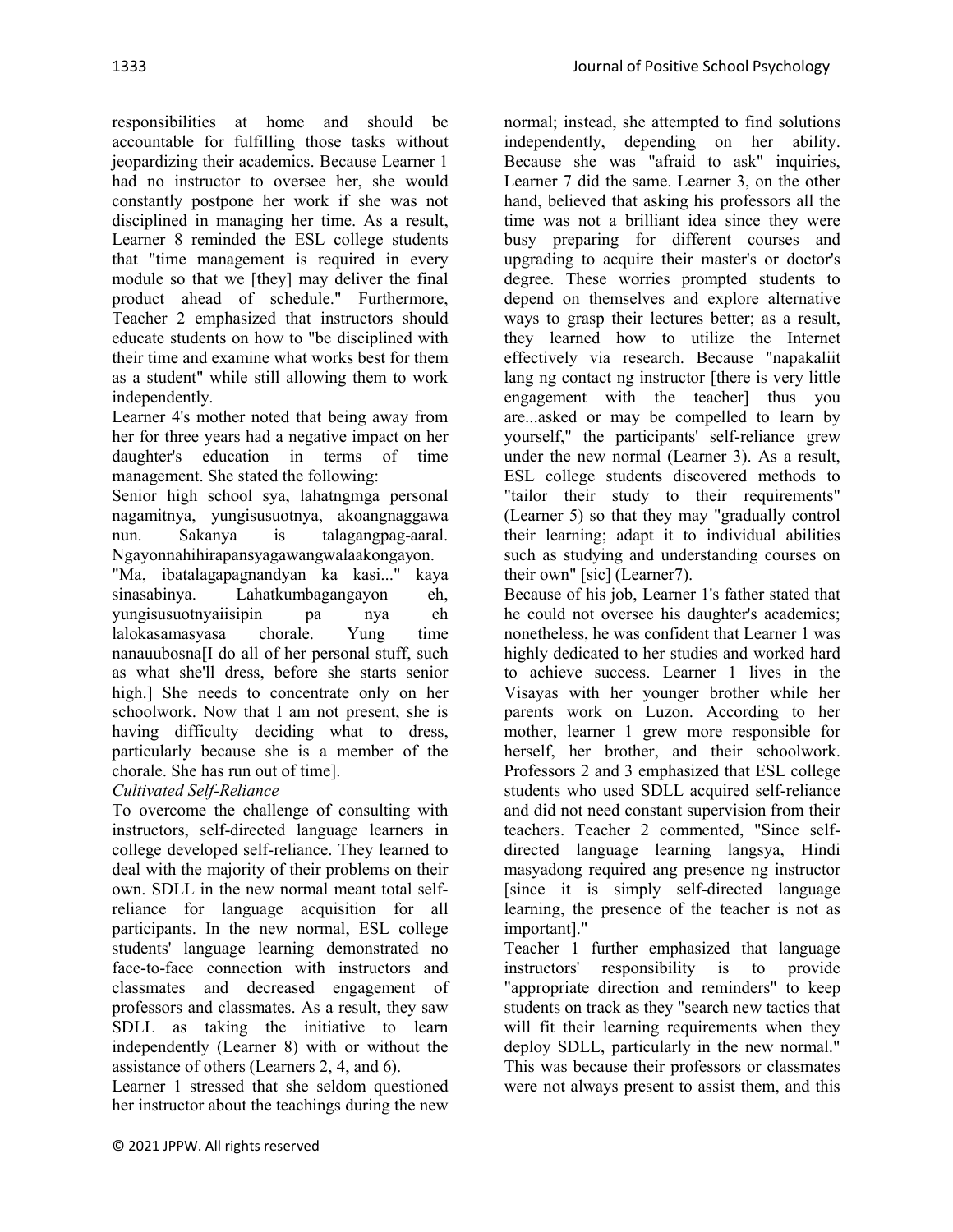would benefit the kids in the long term in their lifetime learning.

# *Prepared Contingency Plans*

Due to logistical challenges and lousy Internet connectivity, participants learned to think of contingency plans. One contingency plan agreed upon by the ten players was to have an additional mobile data load. Another option was to look for a location with a more reliable Internet connection (Learners 4, 6, and 7). Others would travel to a relative's or a friend's residence where the Internet connection was better (Learners 1 and 5). Learner 8 said during the interview that a bit of rain in her region would break the Internet connection, causing her to miss her teaching practice. Because of this issue, she had to "apologize to my students" virtually every day. Learner 4's mother confirmed that her daughter needed to travel to the beach to get a more reliable Internet connection on occasion, mainly if there was a synchronous session. On the other hand, language professors frequently provided resources that ESL college students could download and read even offline (Teachers 1, 2, and 3). Learner 2 also said that his language professors filmed their lessons and enabled students to download them for subsequent viewing without worrying about an unreliable Internet connection.

#### **Participants' Gained Benefits from Language Learning in the New Normal**

All students, especially language learners, were taken aback by the new normal. When questioned about their perspectives on language acquisition in the new normal, the participants said that the new typical educational environment gave them (a) self-motivation and (b) academic freedom. Challenges were addressed with varied proactive tactics because self-directed language learners identified ways to adjust to changes.

## *Self-Motivation*

For ESL college students, COVID-19 was a struggle. Learner 3 said that his mental health worsened due to the epidemic as he adjusted to it. He was terrified and anxious when the COVID-19 crisis began. He was concerned about his family's health and worried about students' lives under the new normal. He did say, though, that he was feeling better today. This

seems to have occurred to Learner 1, who acquired confidence in her language skills through writing—although she was not depressed, studying in the new normal was boring for her and put her mental resilience to the test. She was advised to start a Facebook profile to share supportive remarks throughout the new normal. As an ESL student, she profited from this activity, and she also inspired others to be more resilient and optimistic in the face of the epidemic. "Just in these epidemic times ma'am, since di ba there are some sufferers of depression...on that page, ma'am, I want everyone who will be reading my ideas, ma'am, receiving some encouragement or inspiration" [sic], said Learner 1. Learner 7 also saw the necessity of her daughter conquering the new usual hurdles. She said that she wanted to provide a better life for her daughter and that being a single mother added to the difficulty, but she persisted in completing what she began. In June 2021, she was set to graduate. Learner 4 constantly telling herself that "walaakongibangaasahankundisarili" [I have no one else to turn to for assistance but myself]. She also said that thinking about her parents' struggles, in which they decided to be away from their children to care for their necessities, made her understand that she had no right to ignore her education. As a result, the participants considered several motivating aspects that would enable them to persevere and face the difficulties of the new normal.

Employing SDLL in their learning helped the students and their parents and instructors. When asked whether they had ever had any schoolrelated issues with Learners 1 and 4, the father of Learner 1 and the mother of Learner 4 disagreed, claiming that they had never been called by the school head or any instructors for any concern about their children's academics. Learner 1's mother said that she and her husband were proud of Learner 4. All of their sacrifices, including being separated from their two children, were rewarded by their children's hard work at school throughout the epidemic, even though they were unable to oversee them. Learner 1's father, on the other hand, indicated that during the new normal, his daughter's home troubles did not hamper her or force her to abandon her responsibilities as a student.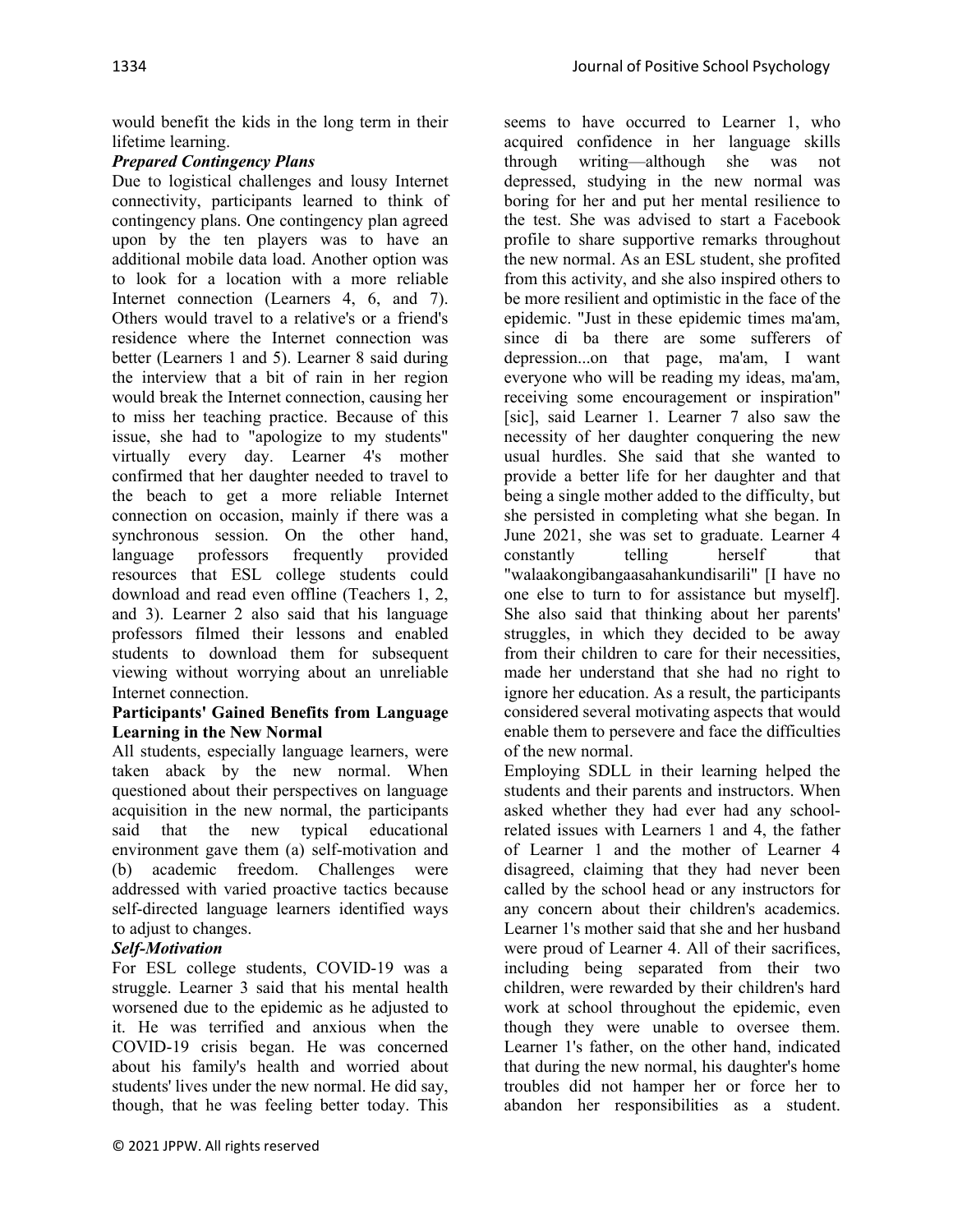Teachers 2 and 3 stressed that despite the many problems of adjusting to the new normal, ESL college students worked hard to complete their programs, whether intrinsically or extrinsically motivated.

Many of her language learners have become resilient, adaptable, cheerful, and resourceful as a result of the new normal, according to Teacher 1. They devised strategies to cope with their challenges, making the situation acceptable. In addition, Learner 1's father remarked that in the new normal, he saw his daughter's kasigasigan (diligence) in her academics.

# *Academic Independence*

Participants achieved academic independence in addition to self-motivation. The ESL college students obtained implicit independence due to their professors' limited engagement and lack of cooperation with their classmates. Learner 4 claimed that since there was no instructor to "explain to you what you have to accomplish" in the new normal, "you depend totally on yourself," which Learners 3 and 8 agreed with. "I learn to grow myself; therefore, I learn to comprehend with my own...," Student 6 explained. I learn to work alone rather than faceto-face, occasionally collaborating with my peers. So now I have to... totally on my own... concentrate diligently on the items necessary to complete the lesson" [sic].

The participants said that they completed their tasks on their own (Learners  $2 \& 4$ ), seldom sought assistance from their professors (Learners 3, 6, 7, & 8), and used the Internet for ideas and solutions to their difficulties (Learners 1, 4, & 5). Despite their professors ' inability to accommodate them, they also learned how to self-evaluate their learning to determine whether it was progressing. "I take online grammar tests to verify my progress in grammar, and then...that determines where I am at or on the technical side of that language [sic]" (Learner No. 4). Learners 2 and 3, on the other hand, acknowledged consulting the criteria or rubrics again. "I instantly go back to the criteria... and to view other works, Ma'am, so that I may compare whatever section of our paper is different, Ma'am [sic]" (Learner No. 2). They were able to learn independently with the support of these tactics. Their marks from completing each

activity confirmed that what they had done was proper.

# **Conclusion and Recommendation**

The data demonstrated that ESL college students were forced to depend entirely on themselves in the new normal. Even though professors and students were eager to aid, the environment made it tough to do so. The most visible obstacles that college self-directed language learners had in the new normal were difficulty consulting with instructors, practical concerns, inadequate Internet connections, and family responsibilities and diversions. They acquired contingency planning, self-reliance, and timemanagement skills to guarantee that their language acquisition was not threatened due to these problems. Aside from the literary elements and the outcomes, the demographic profiles revealed that each participant was in a unique position, contributing to their difficulties transitioning to the new normal. Regardless of their circumstances, they all gained academic independence and self-motivation in the new normal. The findings revealed ZPD, a condition in which language learners strive to complete tasks independently unless they need support from a more educated person or in the new normal, internet sources and services to help them learn. Their ultimate objective was to become autonomous students who were resilient in the face of adversities in various educational environments.

Based on these findings, ESL college students are advised to acquire SDLL and become more digitally savvy to face the problems posed by the pandemic. To assist language learners in their SDLL, language instructors should give short information, instruction or recommendations, and fast feedback. Furthermore, parents and family members are advised to offer space and time at home to facilitate synchronous and asynchronous sessions for ESL college students. Despite the pressing demand, curriculum architects must be quick-witted in developing a language learning curriculum that is holistic, learner-centered, and ready for the new normal. This will assist curriculum implementers (teachers) and curriculum beneficiaries (students) get the most out of their language instruction and learning. Finally, since this is a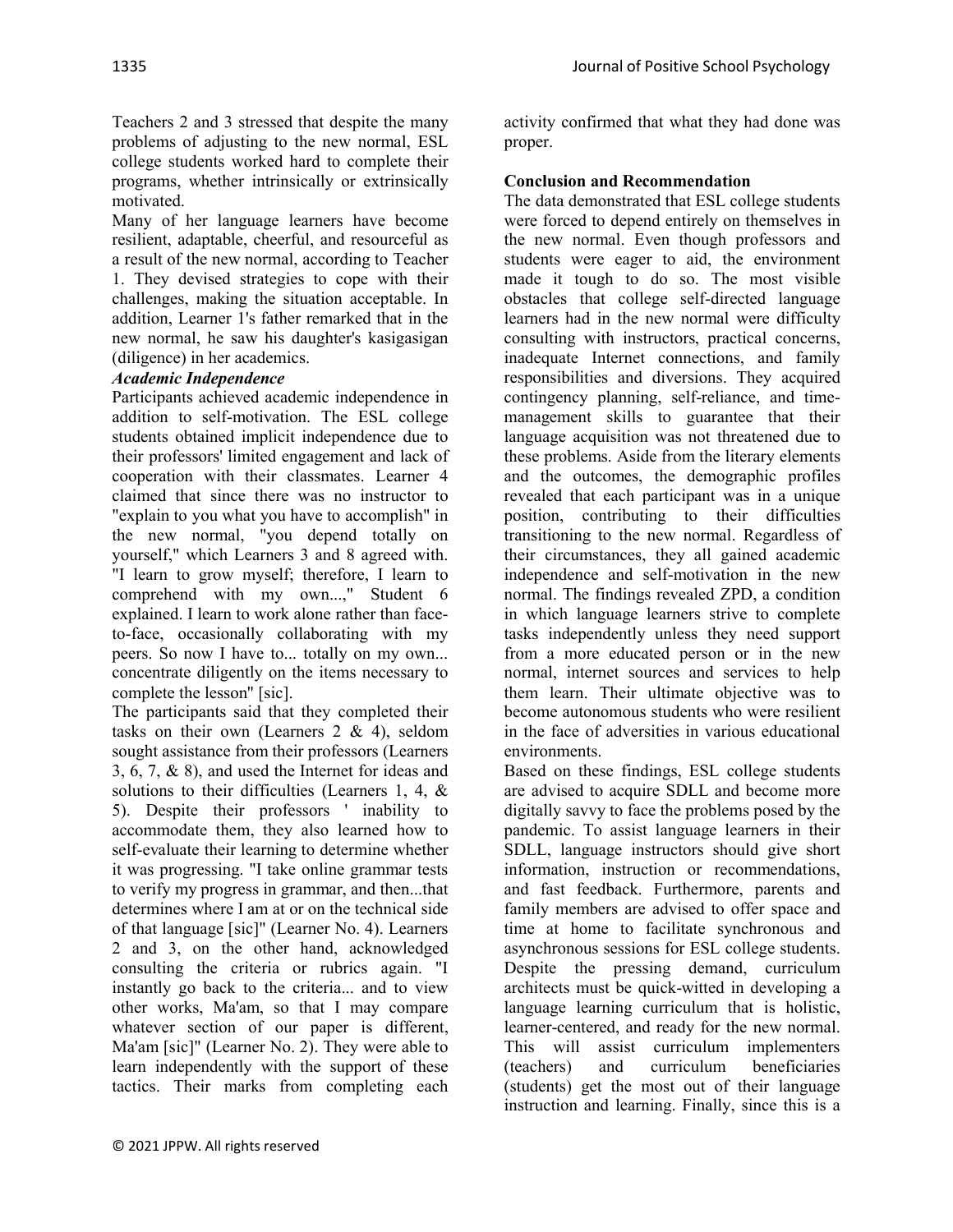qualitative study, it cannot be generalized; thus, future researchers should do quantitative research employing the emergent themes as variables. Factors like the learning materials offered by the instructor and the respondents' mental toughness may also be taken into account.

### **Acknowledgement**

We would like to express our gratitude and appreciation to all those facilitated directly or indirectly in accomplishing this research work.

## **References**

Al Mamun, M. A., Lawrie, G., & Wright, T. (2022). Exploration of learner-content interactions and learning approaches: The role of guided inquiry in the self-directed online environments. *Computers & Education*, *178*, 104398[.https://doi.org/10.1016/j.compedu.2021.](https://doi.org/10.1016/j.compedu.2021.104398) [104398](https://doi.org/10.1016/j.compedu.2021.104398)

Alhebaishi, S. M. (2019). Investigation of Cooperative Learning Techniques and Attitudes in Language Learning Classrooms. *International Journal of Applied Linguistics and English Literature*, *8*(2), 219-

230[.http://dx.doi.org/10.7575/aiac.ijalel.v.8n.2p.](http://dx.doi.org/10.7575/aiac.ijalel.v.8n.2p.219) [219](http://dx.doi.org/10.7575/aiac.ijalel.v.8n.2p.219)

Ancheta, R., & Ancheta, H. (2020). The new normal in education: A challenge to the private basic education institutions in the Philippines. *International Journal of Educational Management and Development Studies*, *1*(1)[.https://iiari.org/wp-](https://iiari.org/wp-content/uploads/2020/09/The-New-Normal-in-Education-1.pdf)

[content/uploads/2020/09/The-New-Normal-in-](https://iiari.org/wp-content/uploads/2020/09/The-New-Normal-in-Education-1.pdf)[Education-1.pdf](https://iiari.org/wp-content/uploads/2020/09/The-New-Normal-in-Education-1.pdf)

Bai, B., & Wang, J. (2020). The role of growth mindset, self-efficacy and intrinsic value in selfregulated learning and English language learning achievements. *Language teaching research*, 136216882093319[0.https://doi.org/10.1177%2F](https://doi.org/10.1177%2F1362168820933190) [1362168820933190](https://doi.org/10.1177%2F1362168820933190)

Biletska, I. O., Paladieva, A. F., Avchinnikova, H. D., & Kazak, Y. Y. (2021). The use of modern technologies by foreign language teachers: developing digital skills. *Linguistics and Culture Review*, *5*(S2), 16- 27[.https://doi.org/10.21744/lingcure.v5nS2.1327](https://doi.org/10.21744/lingcure.v5nS2.1327) Bozkurt, A., & Sharma, R. C. (2020). Education in normal, new normal, and next normal: Observations from the past, insights from the

present and projections for the future. *Asian Journal of Distance Education*, *15*(2), ix[.http://www.asianjde.com/ojs/index.php/AsianJ](http://www.asianjde.com/ojs/index.php/AsianJDE/article/view/512) [DE/article/view/512](http://www.asianjde.com/ojs/index.php/AsianJDE/article/view/512)

Cahapay, M. B. (2020). Rethinking education in the new normal post-COVID-19 era: A curriculum studies perspective. *Academia*, *4*(2), ep2001[8.https://doi.org/10.29333/aquademia/83](https://doi.org/10.29333/aquademia/8315) [15](https://doi.org/10.29333/aquademia/8315)

Castleberry, A., & Nolen, A. (2018). Thematic analysis of qualitative research data: is it as easy as it sounds?. *Currents in pharmacy teaching and learning*, *10*(6), 807- 815[.https://doi.org/10.1016/j.cptl.2018.03.019](https://doi.org/10.1016/j.cptl.2018.03.019)

Celebi, H. (2021). Harnessing the Potential of Technology to Support Self-Directed Language Learning in Online Learning Settings––Online Symposium Review. *RELAY journal*[.https://research.vu.nl/en/publications/har](https://research.vu.nl/en/publications/harnessing-the-potential-of-technology-to-support-self-directed-l) [nessing-the-potential-of-technology-to-support](https://research.vu.nl/en/publications/harnessing-the-potential-of-technology-to-support-self-directed-l)[self-directed-l](https://research.vu.nl/en/publications/harnessing-the-potential-of-technology-to-support-self-directed-l)

Chang, S. (2021). Supporting expansive learning in preservice bilingual teachers' zone of proximal development of the activity system: an analysis of a four-field model trajectory. *Professional Development in Education*, *47*(2-3), 225- 242[.https://doi.org/10.1080/19415257.2021.187](https://doi.org/10.1080/19415257.2021.1879232)

[9232](https://doi.org/10.1080/19415257.2021.1879232)

Cheng, A., & Lee, C. (2018). Factors affecting tertiary English learners' persistence in the selfdirected language learning journey. *System*, *76*, 170-

182[.https://doi.org/10.1016/j.system.2018.06.00](https://doi.org/10.1016/j.system.2018.06.001) [1](https://doi.org/10.1016/j.system.2018.06.001)

Dangprasert, S. (2021). Effects on Using Tutoring Application in Integration with Self-Directed Learning to Improve Statistical Analysis Skills. *TEM Journal*, *10*(1), 63- 68[.https://www.ceeol.com/search/article-](https://www.ceeol.com/search/article-detail?id=935181)

```
detail?id=935181
```
Froiland, J. M. (2021). The intrinsic learning goals of elementary school students, in their own words. *Journal of Humanistic Psychology*, *61*(4), 629-

649[.https://doi.org/10.1177%2F0022167818763](https://doi.org/10.1177%2F0022167818763923) [923](https://doi.org/10.1177%2F0022167818763923)

Guseva, L. G., & Solomonovich, M. (2017). Implementing the zone of proximal development: From the pedagogical experiment to the developmental education system of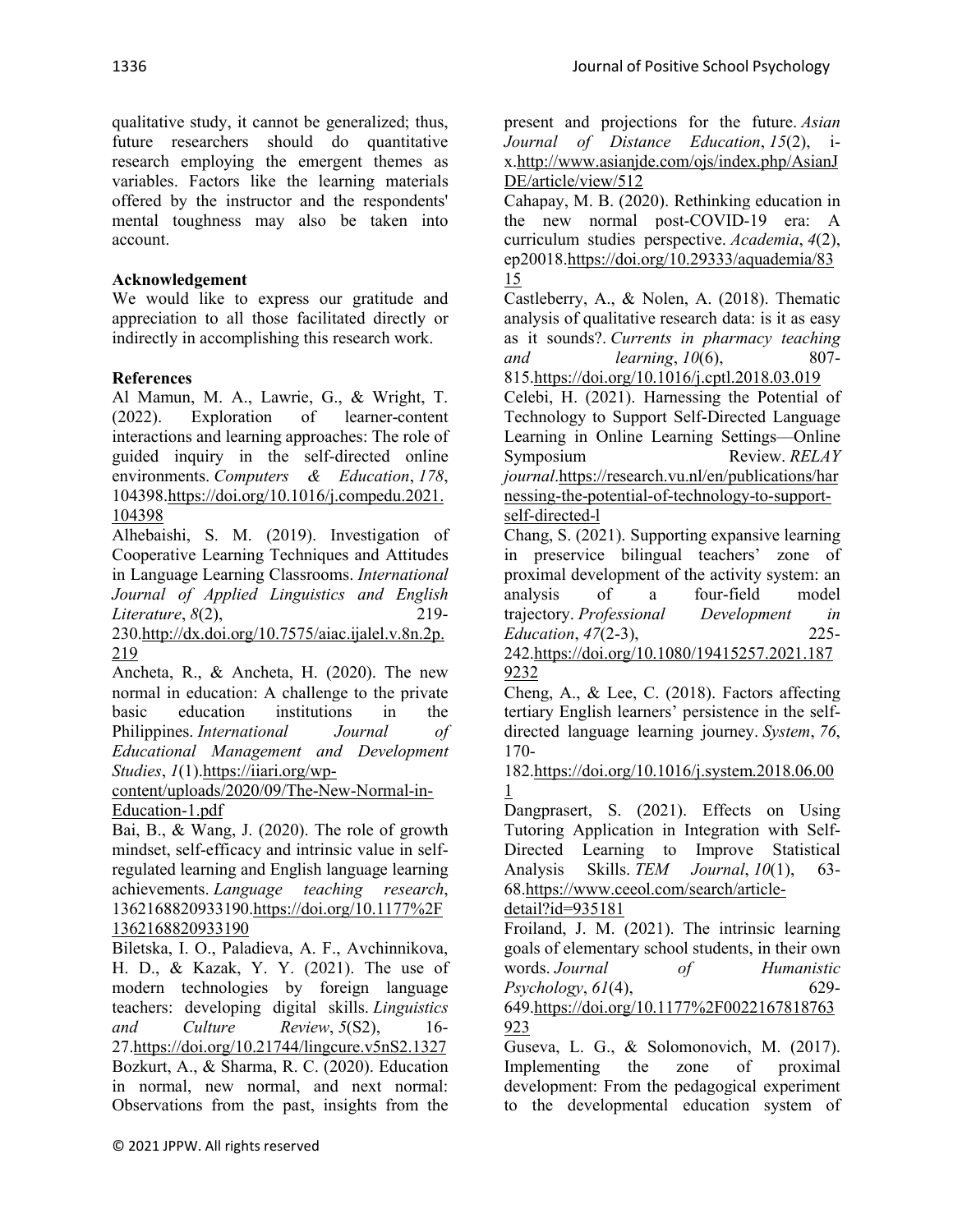Leonid Zankov. *International Electronic Journal of Elementary Education*, *9*(4), 775- 786[.https://www.iejee.com/index.php/IEJEE/arti](https://www.iejee.com/index.php/IEJEE/article/view/284) [cle/view/284](https://www.iejee.com/index.php/IEJEE/article/view/284)

Jie, Z., Sunze, Y., & Puteh, M. (2020, February). Research on Teacher's Role of Mobile Pedagogy Guided by the Zone of Proximal Development. In *Proceedings of the 2020 9th International Conference on Educational and Information Technology* (pp. 219-

222)[.https://doi.org/10.1145/3383923.3383965](https://doi.org/10.1145/3383923.3383965) Kim, D., Jung, E., Yoon, M., Chang, Y., Park,

S., Kim, D., & Demir, F. (2021). Exploring the factors, learner commitment, self-directed learning, and intentions for further learning in a self-paced MOOC. *Computers & Education*, *166*,

104171[.https://doi.org/10.1016/j.compedu.2021.](https://doi.org/10.1016/j.compedu.2021.104171) [104171](https://doi.org/10.1016/j.compedu.2021.104171)

Lee, C., Yeung, A. S., & Ip, T. (2017). to use computer technology for self-directed learning. *System*, *67*, 99-

110[.https://doi.org/10.1016/j.system.2017.05.00](https://doi.org/10.1016/j.system.2017.05.001) [1](https://doi.org/10.1016/j.system.2017.05.001)

H. (2021). Goal-oriented active learning (GOAL) system to promote reading engagement, self-directed learning behavior, and motivation in extensive reading. *Computers & Education*,

104239[.https://doi.org/10.1016/j.compedu.2021.](https://doi.org/10.1016/j.compedu.2021.104239) [104239](https://doi.org/10.1016/j.compedu.2021.104239)

Li, H., Majumdar, R., Chen, M. R. A., Yang, Y., & Ogata, H. (2021). Analysis of self-directed learning ability, reading outcomes, and personalized planning behavior for self-directed extensive reading. *Interactive Learning Environments*, 1-

20[.https://doi.org/10.1080/10494820.2021.1937](https://doi.org/10.1080/10494820.2021.1937660) [660](https://doi.org/10.1080/10494820.2021.1937660)

Luo, B. (2020). The influence of teachinglearning techniques on students' long-term learning behavior. *Computer Assisted Language Learning*, *33*(4), 388-

412[.https://doi.org/10.1080/09588221.2019.156](https://doi.org/10.1080/09588221.2019.1567557) [7557](https://doi.org/10.1080/09588221.2019.1567557)

Manegre, M., & Sabiri, K. A. (2020). Online language learning using virtual classrooms: an analysis of teacher perceptions. *Computer* 

*Assisted Language Learning*, 1- 16[.https://doi.org/10.1080/09588221.2020.1770](https://doi.org/10.1080/09588221.2020.1770290) [290](https://doi.org/10.1080/09588221.2020.1770290)

Moeller, A. J., & Abbott, M. G. (2018). Creating a new normal: Language education for all. *Foreign Language Annals*, *51*(1), 12- 23[.https://doi.org/10.1111/flan.12310](https://doi.org/10.1111/flan.12310)

Ölmez, M. Ö., & Kirkgöz, Y. (2021). Examining Secondary School Teachers' Beliefs and Purposes about the Use of L1 in Foreign Language Classes. *Education Quarterly Reviews*, *4*[.https://papers.ssrn.com/sol3/papers.cf](https://papers.ssrn.com/sol3/papers.cfm?abstract_id=3836449) [m?abstract\\_id=3836449](https://papers.ssrn.com/sol3/papers.cfm?abstract_id=3836449)

structural relationships between course design Overton, C., Baron, T., Pearson, B. Z., & Ratner, N. B. (2021). Using free computer-assisted language sample analysis to evaluate and set treatment goals for children who speak African American English. *Language, Speech, and Hearing Services in Schools*, *52*(1), 31- 50[.https://doi.org/10.1044/2020\\_LSHSS-19-](https://doi.org/10.1044/2020_LSHSS-19-00107) [00107](https://doi.org/10.1044/2020_LSHSS-19-00107)

University English language learners' readiness Papi, M., & Hiver, P. (2020). Language learning motivation as a complex dynamic system: A global perspective of truth, control, and value. *The Modern Language Journal*, *104*(1), 209-232[.https://doi.org/10.1111/modl.12624](https://doi.org/10.1111/modl.12624)

Li, H., Majumdar, R., Chen, M. R. A., & Ogata, Silver, H. C., & Zinsser, K. M. (2020). The interplay among early childhood teachers' social and emotional well-being, mental health consultation, and pre-school expulsion. *Early Education and Development*, *31*(7), 1133- 115[0.https://doi.org/10.1080/10409289.2020.17](https://doi.org/10.1080/10409289.2020.1785267) [85267](https://doi.org/10.1080/10409289.2020.1785267)

Sulistiyono, E., Missriani, M., & Fitriani, Y. (2021). Constructivism and contextual based learning in improving Indonesian language learning outcomes in elementary school using online learning techniques in the middle of the covid 19 pandemic. *JPGI (Jurnal Penelitian Guru Indonesia)*, *6*(1), 304- 309[.http://dx.doi.org/10.29210/021037jpgi0005](http://dx.doi.org/10.29210/021037jpgi0005)

Suryana, I., Hidantikarnillah, V., & Murwantono, D. (2021). A narrative inquiry of language teachers' perceptions and experiences in using WhatsApp during New Normal Post-Covid-19 era. *EduLite: Journal of English Education, Literature and Culture*, *6*(1), 55-

70[.http://dx.doi.org/10.30659/e.6.1.55-70](http://dx.doi.org/10.30659/e.6.1.55-70)

Tastemir, A. A., Alipbaeva, G. O., & Utenova, D. U. (2019). Development of discursive competence in the process of learning a foreign